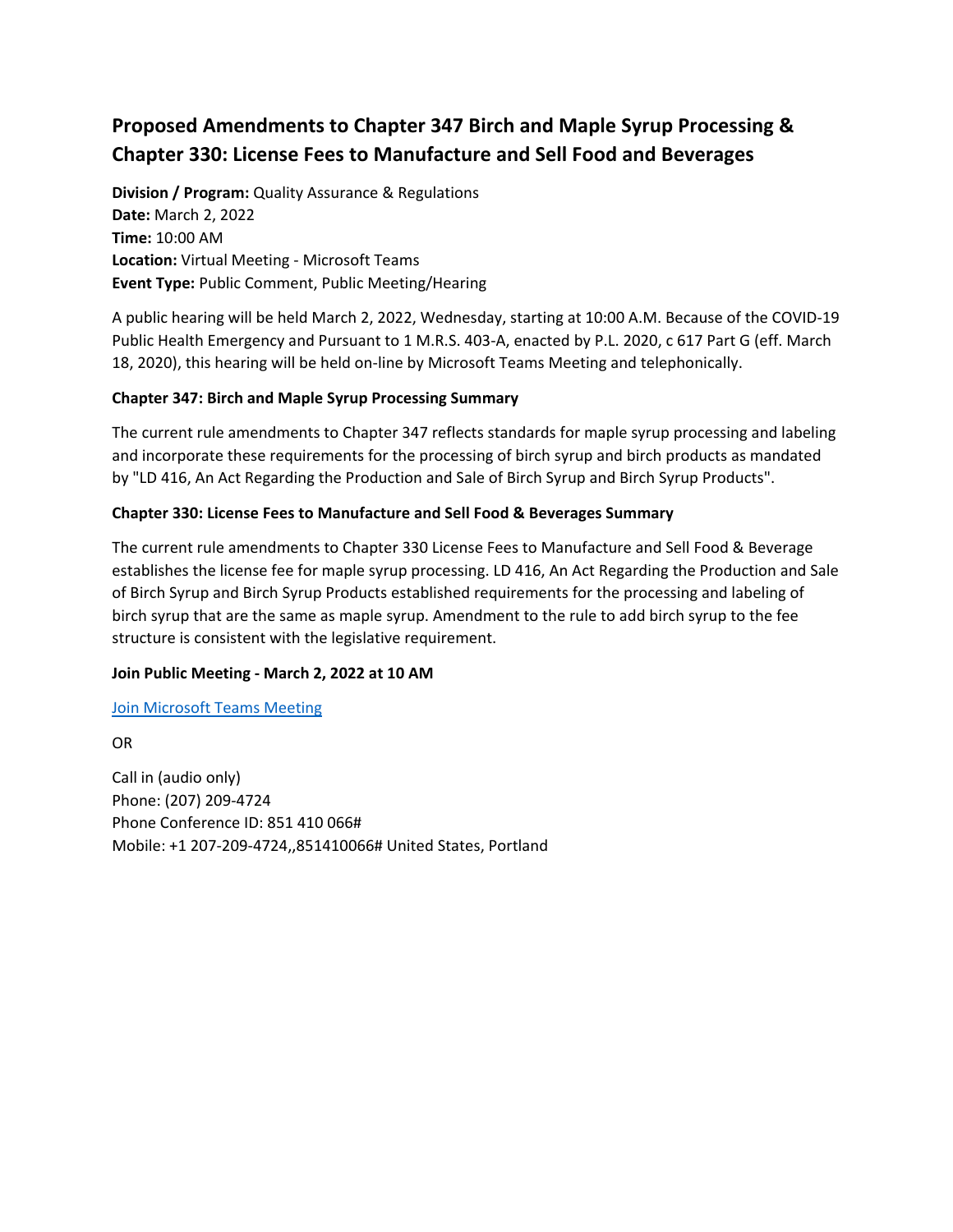#### **Submit Public Comment**

You may submit written public comments to: Quality Assurance and Regulations 28 State House Station Augusta, Maine 04333 The deadline to submit public comments is March 18, 2022. **Contact Name:** Celeste Poulin **Contact Phone:** (207) 287-3841 **Related Documents** [Birch Maple Rulemaking Fact Sheet \(DOCX\)](https://www.maine.gov/tools/whatsnew/attach.php?id=6721145&an=1) [Licensing Fee Rulemaking Fact Sheet \(DOCX\)](https://www.maine.gov/tools/whatsnew/attach.php?id=6721145&an=2)

[Chapter 347 Birch Maple Syrup Processing \(DOCX\)](https://www.maine.gov/tools/whatsnew/attach.php?id=6721145&an=3)

[Chapter 330: License Fees Mark-up \(DOCX\)](https://www.maine.gov/tools/whatsnew/attach.php?id=6721145&an=4)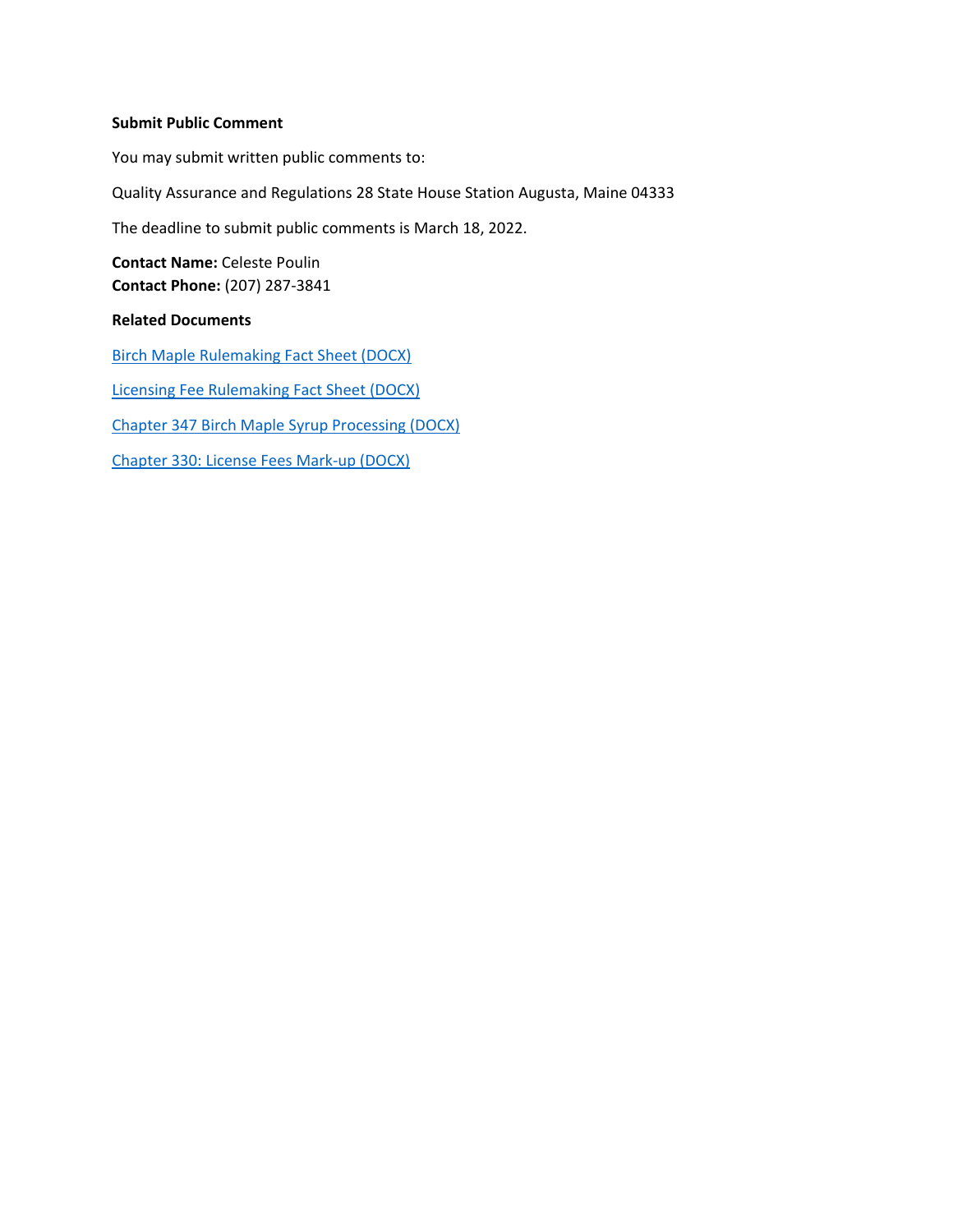Rulemaking Fact Sheet *(5 MRSA §8057-A)*

## AGENCY: : **01-001 Department of Agriculture, Conservation and Forestry**

NAME, ADDRESS, PHONE NUMBER, EMAIL OF AGENCY CONTACT PERSON: **Celeste Poulin, Director, Quality Assurance & Regulations 28 State House Station, 90 Blossom Lane, Augusta, Maine 04333 celeste.poulin@maine.gov, Tel. 207-287 3841 Fax. 207-287-5576 TTY. 1-800-437-1220**

CHAPTER NUMBER AND RULE TITLE: **Chapter 347 BIRCH AND MAPLE SYRUP PROCESSING**

TYPE OF RULE *(check one)*: **X Routine Technical** Major Substantive

STATUTORY AUTHORITY: **21 M R S A Section 2154**

DATE, TIME AND PLACE OF PUBLIC HEARING:

**March 2, 2022, starting at 10:00 A.M. Because of the COVID-19 Public Health Emergency and Pursuant to 1 M.R.S. § 403-A, enacted by P.L. 2020, c 617 Part G (eff. March 18, 2020), this hearing will be held on-line by Microsoft Teams Meeting and telephonically. Directions on how to join the Microsoft Teams Meeting or telephonically with be posted on the Maine Department of Agriculture, Conservation & Forestry website (www.maine.gov/dacf/).**

COMMENT DEADLINE: **March 18, 2022**

PRINCIPAL REASON(S) OR PURPOSE FOR PROPOSING THIS RULE: [*see* §8057-A(1)(A)&(C)] **The principal reason for rule amendments to Chapter 347 MAPLE SYRUP PROCESSING is in response to "Emergency Legislation" enactment by the 130th Legislature "LD 416, An Act Regarding the Production and Sale of Birch Syrup and Birch Syrup Products" which sets forth standards for processing and labeling of birch syrup and birch products. The updated rule provides for good manufacturing practices and labeling requirements for the processing of birch syrup and birch products to be equal to maple syrup processing requirements.** 

IS MATERIAL INCORPORATED BY REFERENCE IN THE RULE? YES X NO [§8056(1)(B)]

ANALYSIS AND EXPECTED OPERATION OF THE RULE: [*see* §8057-A(1)(B)&(D)]

**The proposed rule amendment update of Chapter 347 Maple Syrup Processing introduces good manufacturing practice requirements for birch syrup and birch products and is not a significant change as the process for birch and maple syrup are similar and use the same equipment. The rule change incorporates current labeling standards for maple syrup and maple products and those standards are the same for birch syrup and birch products made consistent by "LD 416, An Act Regarding the Production and Sale of Birch Syrup and Birch Syrup Products" legislation.**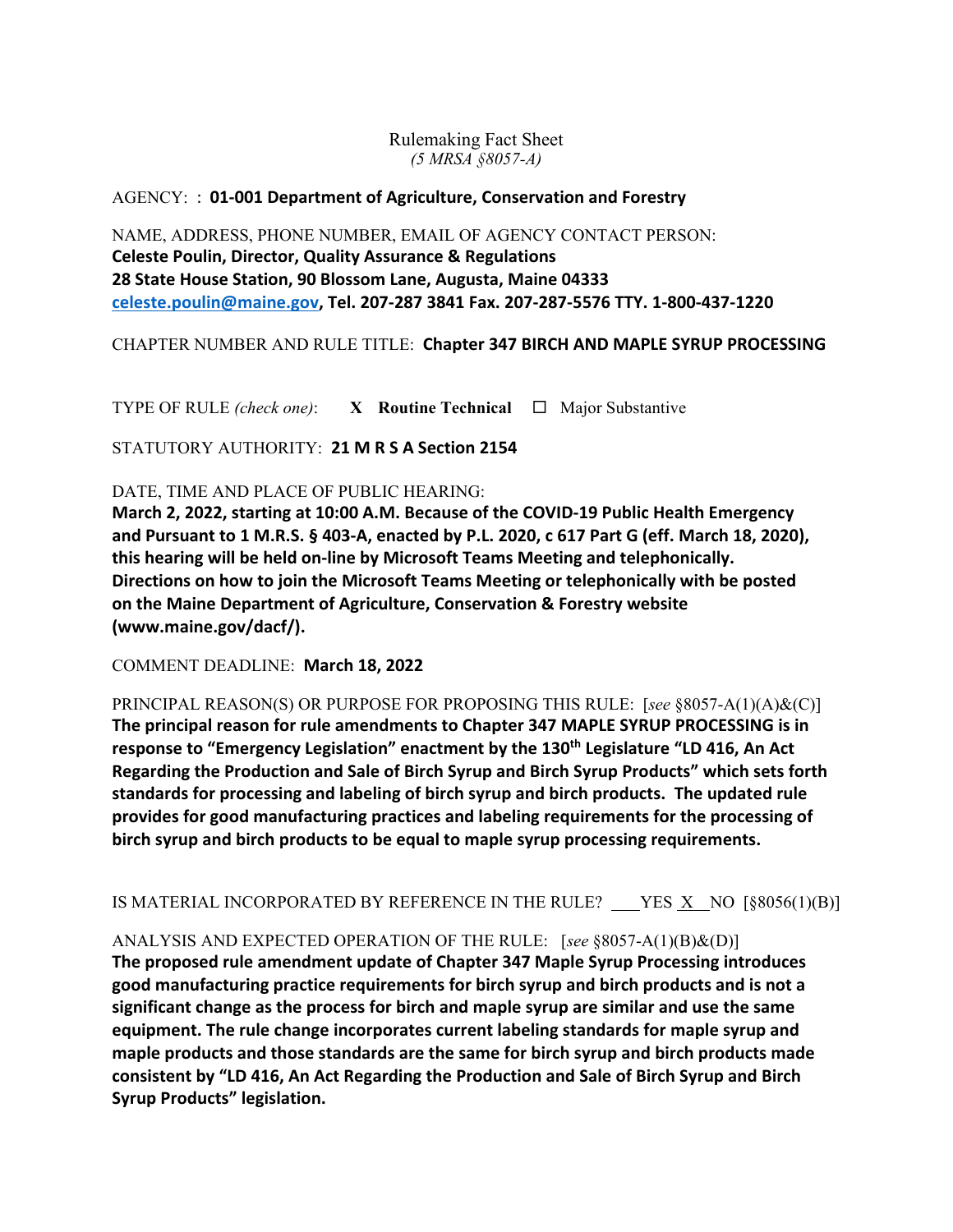BRIEF SUMMARY OF RELEVANT INFORMATION CONSIDERED DURING DEVELOPMENT OF THE RULE (including up to 3 primary sources relied upon) [*see* §§8057-A(1)(E) & 8063-B] **The current rule amendments to Chapter 347 reflects standards for maple syrup processing and labeling and incorporate these requirements for the processing of birch syrup and birch products as mandated by "LD 416, An Act Regarding the Production and Sale of Birch Syrup and Birch Syrup Products".** 

ESTIMATED FISCAL IMPACT OF THE RULE: [*see* §8057-A(1)(C)] **None**

*FOR EXISTING RULES WITH FISCAL IMPACT OF \$1 MILLION OR MORE, ALSO INCLUDE:*

ECONOMIC IMPACT, WHETHER OR NOT QUANTIFIABLE IN MONETARY TERMS: [*see* §8057-A(2)(A)]

INDIVIDUALS, MAJOR INTEREST GROUPS AND TYPES OF BUSINESSES AFFECTED AND HOW THEY WILL BE AFFECTED: [*see* §8057-A(2)(B)]

BENEFITS OF THE RULE: [*see* §8057-A(2)(C)]

*Note: If necessary, additional pages may be use*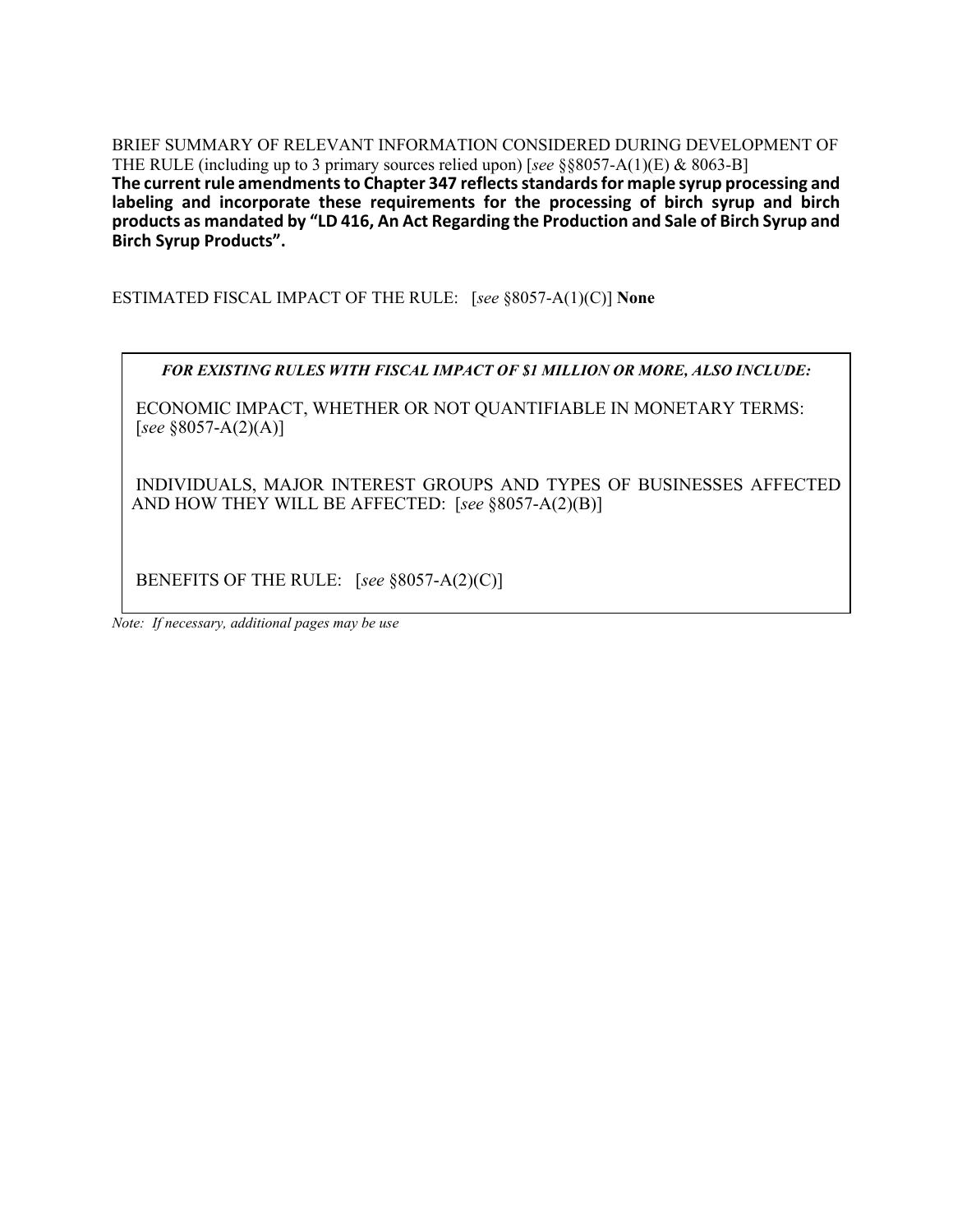## Rulemaking Fact Sheet *(5 MRSA §8057-A)*

## AGENCY: : **01-001 Department of Agriculture, Conservation and Forestry**

NAME, ADDRESS, PHONE NUMBER, EMAIL OF AGENCY CONTACT PERSON: **Celeste Poulin, Director 28 State House Station, 90 Blossom Lane, Augusta, Maine 04333**  [Celeste.poulin@maine.gov](mailto:Celeste.poulin@maine.gov)**, Tel. 207-287 3841 Fax. 207-287-5576 TTY. 1-800-437-1220**

CHAPTER NUMBER AND RULE TITLE: **Chapter 330: LICENSE FEES TO MANUFACTURE AND SELL FOOD & BEVERAGES**

TYPE OF RULE *(check one)*: **X Routine Technical**  $\Box$  Major Substantive

STATUTORY AUTHORITY: **21 M R S A Section 2154**

#### DATE, TIME AND PLACE OF PUBLIC HEARING:

**March 2, 2022, starting at 10:00 A.M. Because of the COVID-19 Public Health Emergency and Pursuant to 1 M.R.S. § 403-A, enacted by P.L. 2020, c 617 Part G (eff. March 18, 2020), this hearing will be held on-line by Microsoft Teams Meeting and telephonically. Directions on how to join the Microsoft Teams Meeting or telephonically with be posted on the Maine Department of Agriculture, Conservation & Forestry website (www.maine.gov/dacf/).**

COMMENT DEADLINE: **March 18, 2022**

PRINCIPAL REASON(S) OR PURPOSE FOR PROPOSING THIS RULE: [*see* §8057-A(1)(A)&(C)]

**The principal reason for rule amendments to Chapter 330: LICENSE FEES TO MANUFACTURE AND SELL**

**FOOD & BEVERAGES is in response to "Emergency Legislation" enactment by the 130th Legislature "LD 416, An Act Regarding the Production and Sale of Birch Syrup and Birch Syrup Products" which sets forth standards for processing and labeling of birch syrup and birch products. The updated rule provides for good manufacturing practices and labeling requirements for the processing of birch syrup and birch products to be equal to maple syrup processing requirements. As Birch Syrup and Birch Syrup Products have been added to the rule, the department is updating the fee structure to include the cost of a Birch Syrup processing license to be the same as Maple Syrup processing.** 

IS MATERIAL INCORPORATED BY REFERENCE IN THE RULE? NO [§8056(1)(B)]

ANALYSIS AND EXPECTED OPERATION OF THE RULE: [*see* §8057-A(1)(B)&(D)]

**The rule change to Chapter 300 LICENSE FEES TO MANUFACTURE AND SELL FOOD & BEVERAGES incorporates the additional language to the rule identifying the licensing fee for Birch Syrup processing to be the same as for Maple Syrup Processing.**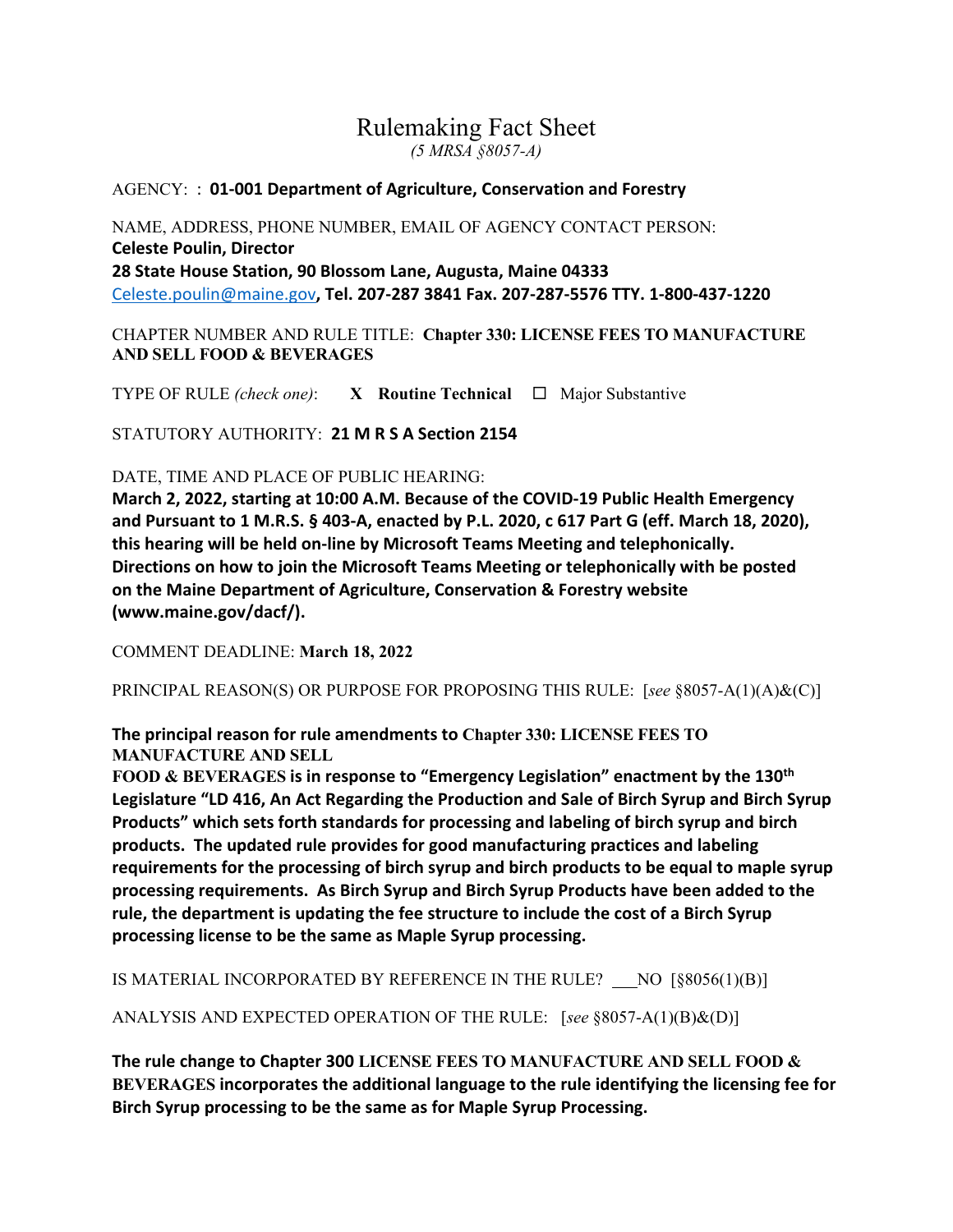BRIEF SUMMARY OF RELEVANT INFORMATION CONSIDERED DURING DEVELOPMENT OF THE RULE (including up to 3 primary sources relied upon) [*see* §§8057-A(1)(E) & 8063-B]

**The current rule amendments to Chapter 330 LICENSE FEES TO MANUFACTURE AND SELL FOOD & BEVERAGES establishes the license fee for maple syrup processing. "LD 416, An Act Regarding the Production and Sale of Birch Syrup and Birch Syrup Products" established requirements for the processing and labeling of birch syrup that are the same as maple syrup. Amendment to the rule to add birch syrup to the fee structure is consistent with the legislative requirement.** 

ESTIMATED FISCAL IMPACT OF THE RULE: [*see* §8057-A(1)(C)] **None**

*FOR EXISTING RULES WITH FISCAL IMPACT OF \$1 MILLION OR MORE, ALSO INCLUDE:*

ECONOMIC IMPACT, WHETHER OR NOT QUANTIFIABLE IN MONETARY TERMS: [*see* §8057-A(2)(A)]

INDIVIDUALS, MAJOR INTEREST GROUPS AND TYPES OF BUSINESSES AFFECTED AND HOW THEY WILL BE AFFECTED: [*see* §8057-A(2)(B)]

BENEFITS OF THE RULE: [*see* §8057-A(2)(C)]

*Note: If necessary, additional pages may be used.*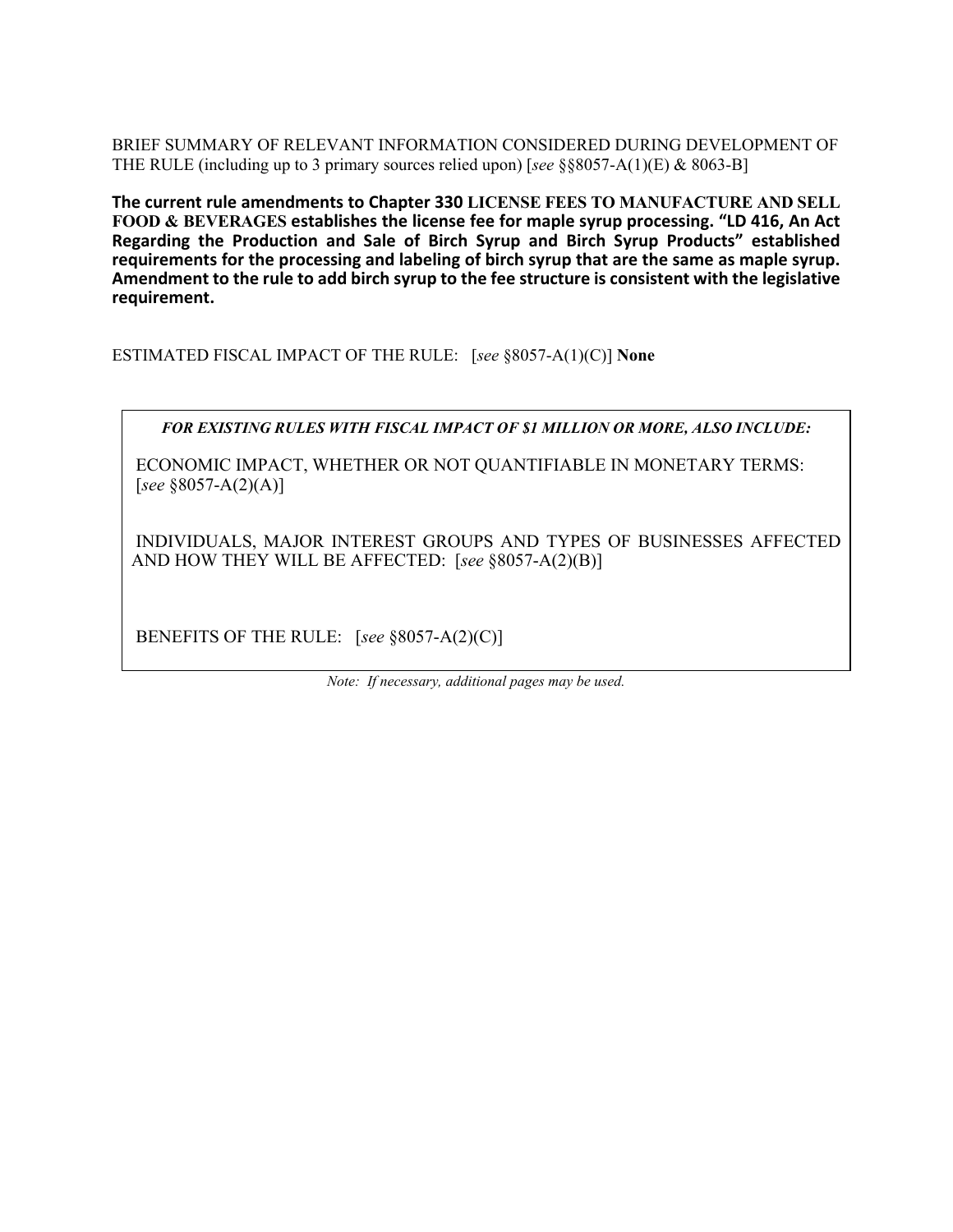#### **01-001 DEPARTMENT OF AGRICUL TURE, CONSERVATION AND FORESTRY**

#### **DIVISION OF QUALITY ASSURANCE AND REGULATIONS**

## **Chapter 347: BIRCH AND MAPLE SYRUP PROCESSING**

**SUMMARY**: The purpose of this chapter is to set forth standards for licensing and regulations for birch and maple syrup processing.

#### **1. Definitions**

For purposes of this chapter and unless the context otherwise indicates, the following words shall have the following meanings.

- A. "Adequate" means that which is needed to accomplish the intended purpose in keeping with good public health practice.
- B. "Birch Syrup" means the liquid food derived by concentration and heat treatment of the sap of the Black Birch (Betula Lenta), White Birch (Betula Papyrifera), Mountain Paper Birch (Betula Cordifolia), Gray Birch (Betula Populifolia) and Yellow Birch (Betula Alleghaniensis) tree. Alternatively, the word "syrup" may be spelled "sirup".
- C. "Maple Syrup" means the liquid food derived by concentration and heat treatment of the sap of the maple trees (Acer) or by solution in water of maple sugar (maple concentrate) made from such sap. The solids content of the finished maple syrup shall not be less than 66% (sixty six percent) by weight (brix) at 68° Fahrenheit. Alternatively, the word "syrup" may be spelled "sirup".
- D. "Department" means the Maine Department of Agriculture, Conservation & Forestry.
- E. "Food contact surfaces" means those surfaces of equipment and utensils with which maple syrup comes in contact.
- F. "Plant" means the building or buildings or parts thereof, used for the manufacturing, processing, packaging, labeling or holding of birch and maple syrup within the State of Maine.

#### **2. Premises**

- A. The grounds of the outer premises of a birch and/or maple syrup plant shall be reasonably clean and free of unnecessary clutter or equipment that will create a rodent harborage.
- B. Sewage and wastewater shall be disposed of in an approved septic system or other approved waste water disposal system consistent with Maine's *Subsurface Wastewater Disposal Rule*.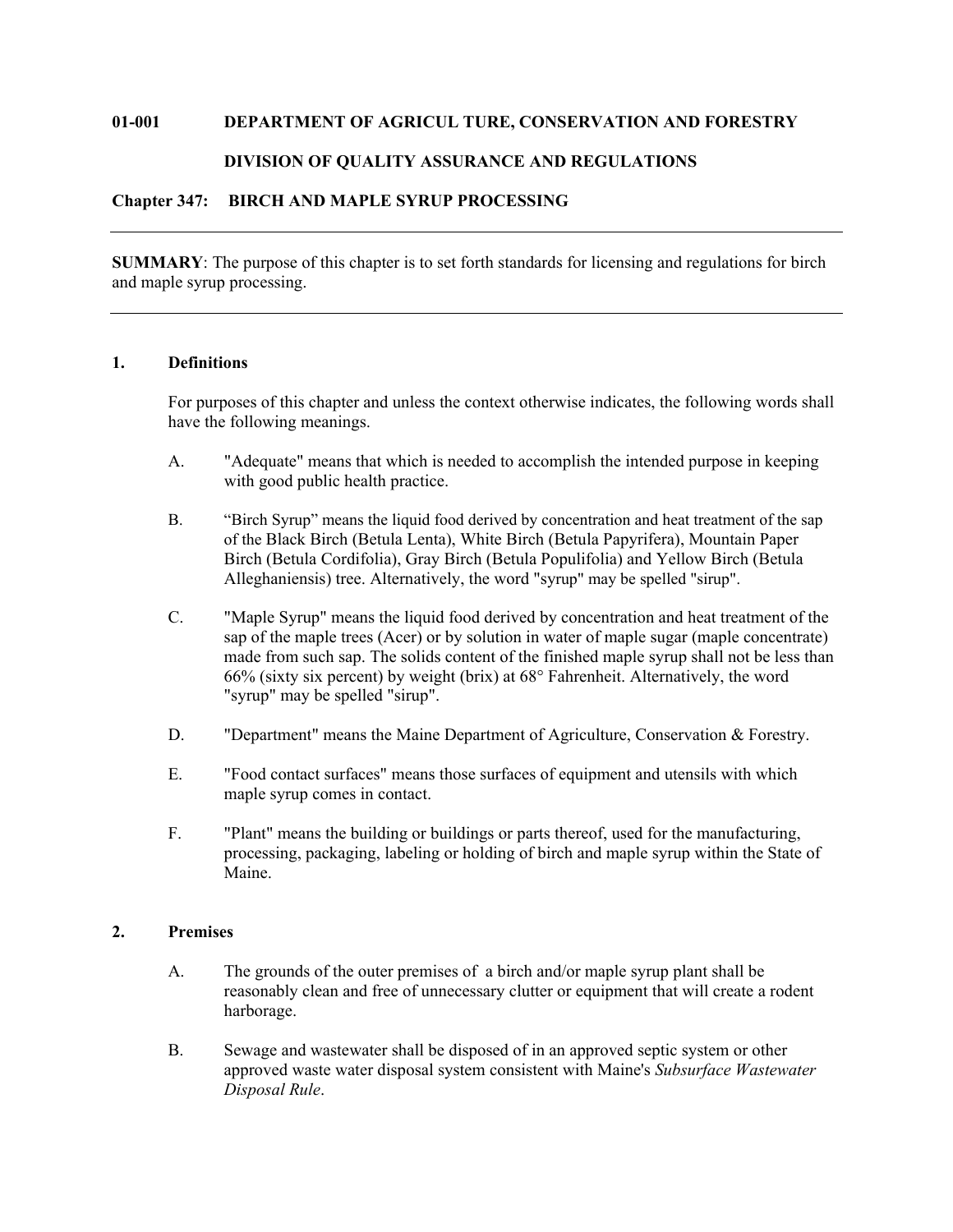#### **3. Plant Construction and Design**

- A. The plant shall have a roof to protect evaporator from the elements and condensation.
- B. The fire shall be vented so as to prevent smoke and ashes from contaminating the syrup.
- C. The plant shall be equipped with sufficient light so that thermometers, hydrometers, refractometers and other equipment are easy to read.

#### **4. Equipment and Utensils**

- A. Equipment and utensils shall be adequate for their intended use.
- B. Equipment shall be designed to prevent food contamination and shall be made of durable, non-porous and easily cleanable material. Evaporator pans, buckets, tanks and other food processing equipment shall not be made with solder consisting of lead in any quantity.
- C. Light bulbs, fixtures, or other glass suspended over exposed food, food areas utilized in any step of preparation and in storage areas for food packaging containers, shall be of the shatter proof type, shielded or otherwise protected to prevent food contamination in case of breakage.
- D. Equipment shall be kept in a clean, sanitary condition at all times and free from rust so as not to pose a risk of product contamination.
- E. Only new containers shall be used for bottling finished product. Caps shall be of the tamper evident type.

#### **5. Sanitary Facilities and Controls**

- A. The water supply shall be ample for all operations and shall be obtained from a potable public or private supply. Private water supplies shall be tested yearly. Small operations that bottle syrup only, directly from the evaporator, and utilize hot water drawn from the evaporator for equipment sanitizing are exempt from water testing.
- B. All utensils and food contact surfaces of equipment used in the plant shall be cleaned prior to use and following any interruption during which such utensils and contact surfaces may have become contaminated.
- C. Hand washing facilities shall be located in or conveniently available near the processing area.
- D. Toilet facilities shall be provided to comply with United States Department of Labor standards in 29 CFR, section 1910.141. Birch and maple syrup processors are exempted from the requirements of this section if the processing plant is operated by the owner and immediate family members only and utilizes no outside employees, provided a toilet is available for immediate family in a family household conveniently located near the processing facility.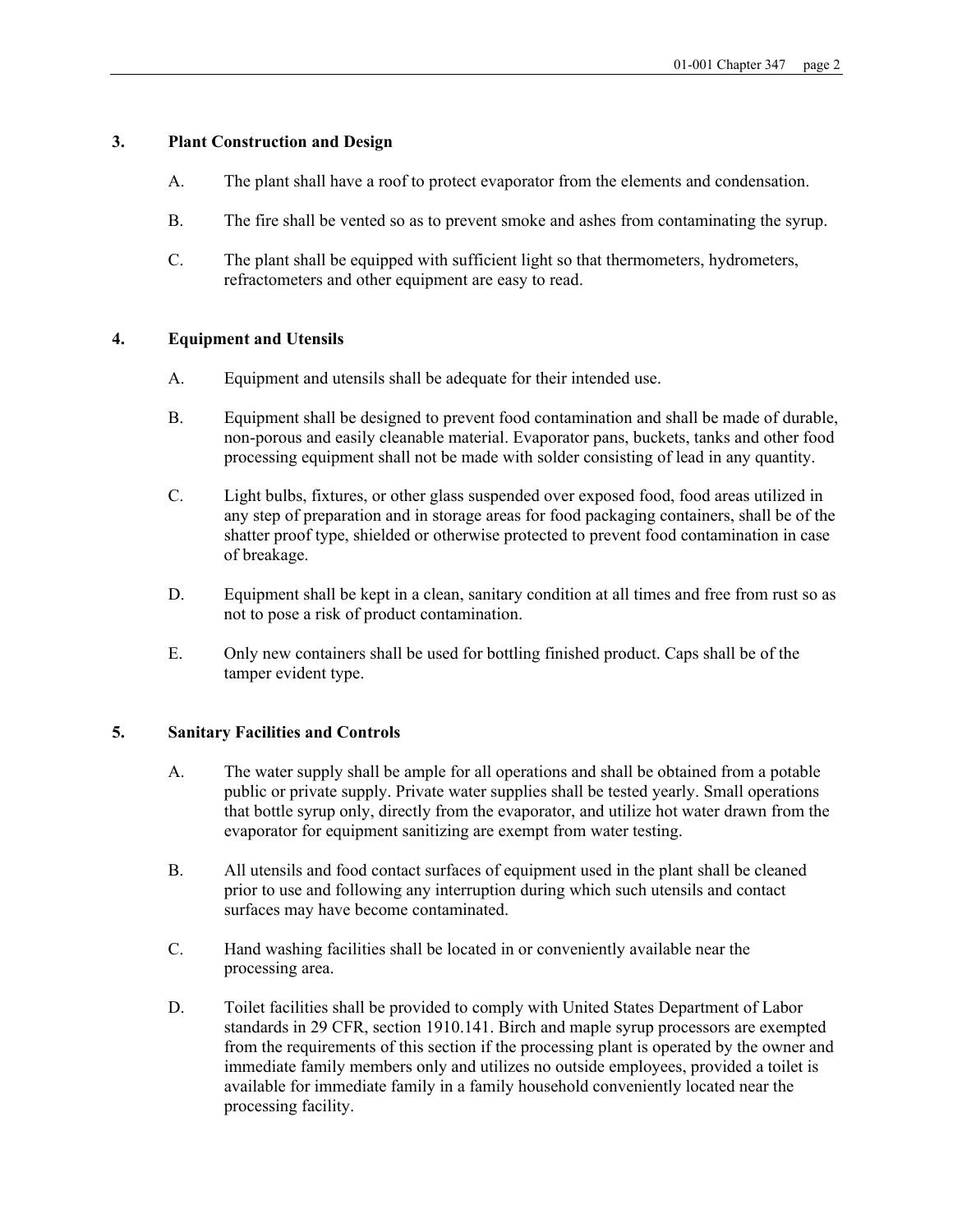- E. Sale of birch and maple syrup and birch and maple products made from permanent structures located at agricultural fairs on fair grounds may, with prior approval from the Department, utilize temporary hand washing and temporary ware washing facilities to comply with sanitary requirements and practices to assure safe food products are sold. Equipment used at these facilities that require disassembly for cleaning and sanitizing shall be disassembled at the end of each day and cleaned and sanitized, using a previously-approved method, before the start of the next day's activities. These temporary activities shall be limited to a period of not more than two weeks.
- F. Birch and maple syrup shall be bottled hot at a temperature not less than  $185^{\circ}$  F.
- G. The pipeline tube shall be cleaned with an approved food grade sanitizer solution and rinsed prior to use and following any interruption during which the tube may have become contaminated.

#### **6. Labeling**

- A. Each container shall bear:
	- 1. The common name of the product;
		- a. Any marking that indicates pure Maine birch and maple syrup must be used exclusively for pure birch and maple syrup produced in this State that has not been bleached or lightened in color by artificial means.
		- b. The words "Maine Birch" and "Maine Maple" may not be used alone or in combination with other words on a label or container to designate the flavor of the contents unless all of the birch and maple flavoring of the contents is a pure birch and maple produced in this State.
	- 2. Contents by volume;
	- 3. Name and address of manufacturer or distributor and zip code; and
	- 4. The grade of the maple syrup product, as determined in accordance with 01-001 *Code of Maine Regulations*, chapter 117 (*Official Standards for Maple Syrup Grades*).

#### **7. Personnel**

A. Any person who works in a birch and maple manufacturing establishment, by medical examination or supervisory observation, is shown to have, or appears to have, an illness, open lesion, including boils, sores, or infected wounds, or any other abnormal source of microbial contamination by which there is a reasonable possibility of food, food-contact surfaces, or food-packaging materials becoming contaminated, must be excluded from any operations which may be expected to result in such contamination until the condition is corrected, unless conditions such as open lesions, boils, and infected wounds are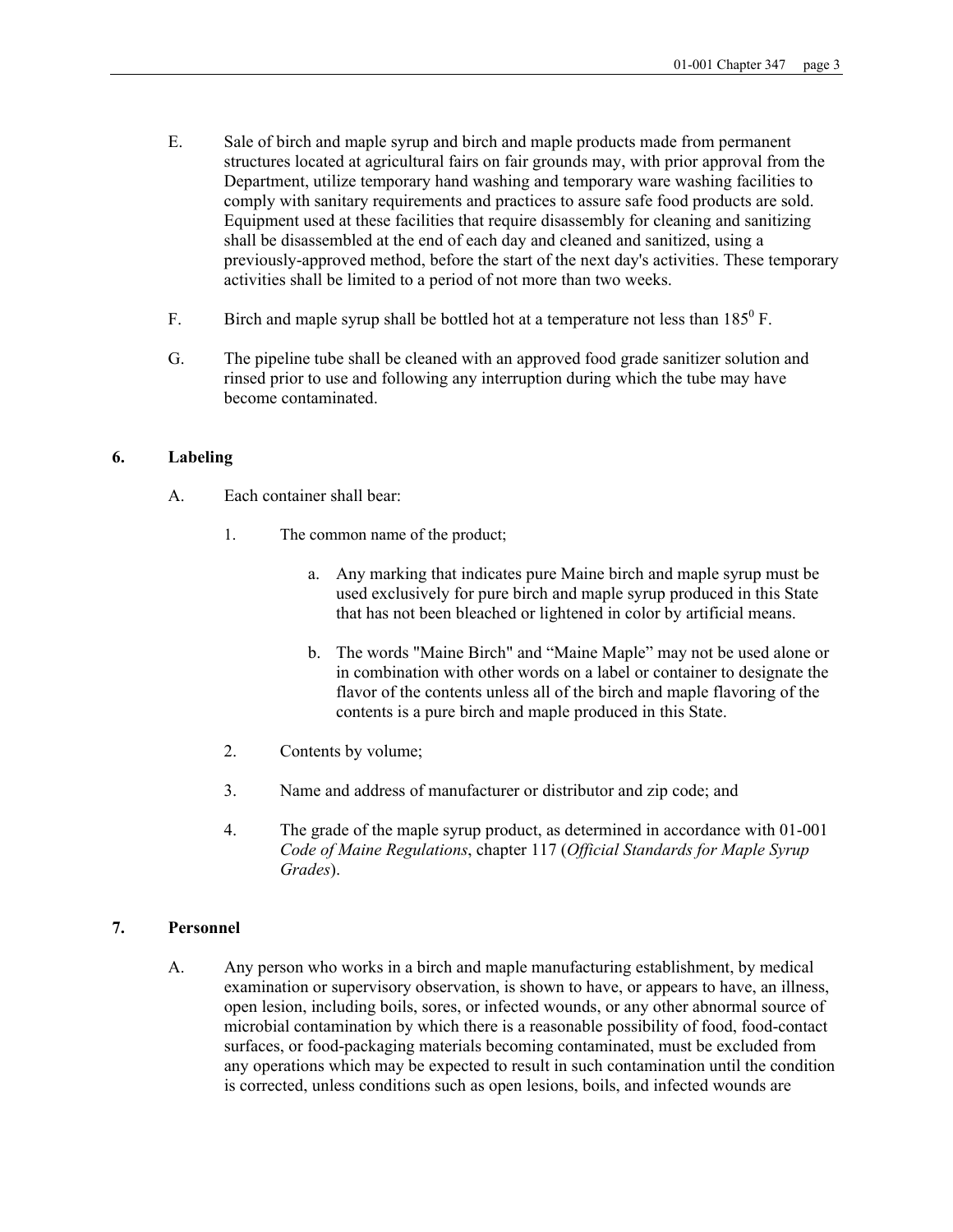adequately covered (*e.g.,* by an impermeable cover). Personnel must be instructed to report such health conditions to their supervisors.

- B. Personnel shall wear clean outer garments when working in the processing areas.
- C. No tobacco shall be used in any form in the plant.

#### **8. Labeling of Further Processed Birch and Maple Products**

- A. A person may not sell or offer for sale in any place or serve in any hotel, restaurant or other public eating place any birch or maple sugar, confection or candy or maple and birch syrup or any product labeled or represented as such that is in any way combined, interfused or diluted with cane or other sugars or other substance without distinctly marking, stamping or labeling the article or the package containing cane or other sugars or other substance or the advertisement of or menu statement with an accurate and descriptive name of the article
- B. Birch and maple sugar or syrup, that is not a 100% maple or birch product shall state the percentage of birch or maple sugar and syrup that enters into its composition.
- C. In the case of birch and maple confection or candy, the ingredients must be listed in the order of their predominance by the weight of each ingredient with the ingredient of greatest weight listed first.
- D. The words "birch" or "maple", "birched" or "mapled" and "birching" or "mapleing" and words of similar import, except as printed in the percentage statement, may not appear in any manner on the article in which a product of birch or maple syrup is combined, interfused or diluted, unless the word "blend" appears immediately before, after, above or below and in equal prominence with the words "birch" or "maple" words of similar import, or unless the term "birch" or "Maple" flavored appears in similar fashion on the label.

#### **9. Licensing**

- A. **Application and Fee**. Application for approval for Birch and Maple Syrup Processing Plants shall be filed annually with the Department of Agriculture, Conservation & Forestry. Applications shall be accompanied by the appropriate fee as enumerated in Chapter 330, *License Fees to Manufacture and Sell Food & Beverages*.
- B. **Additional License for Off Premises Further Processing of Birch and Maple Syrup Products.** The license for a birch and maple syrup processing plant allows the license holder to sell birch and maple syrup retail from the maple processing property and to distribute wholesale without additional license. Birch and maple syrup manufacturers who finish, bottle, blend and manufacture sugar, candy and other products shall obtain additional licensing for the location which birch, and maple products are further processed. Labeling of maple and birch products shall meet the labeling requirement of sections 6 and 8 of this rule.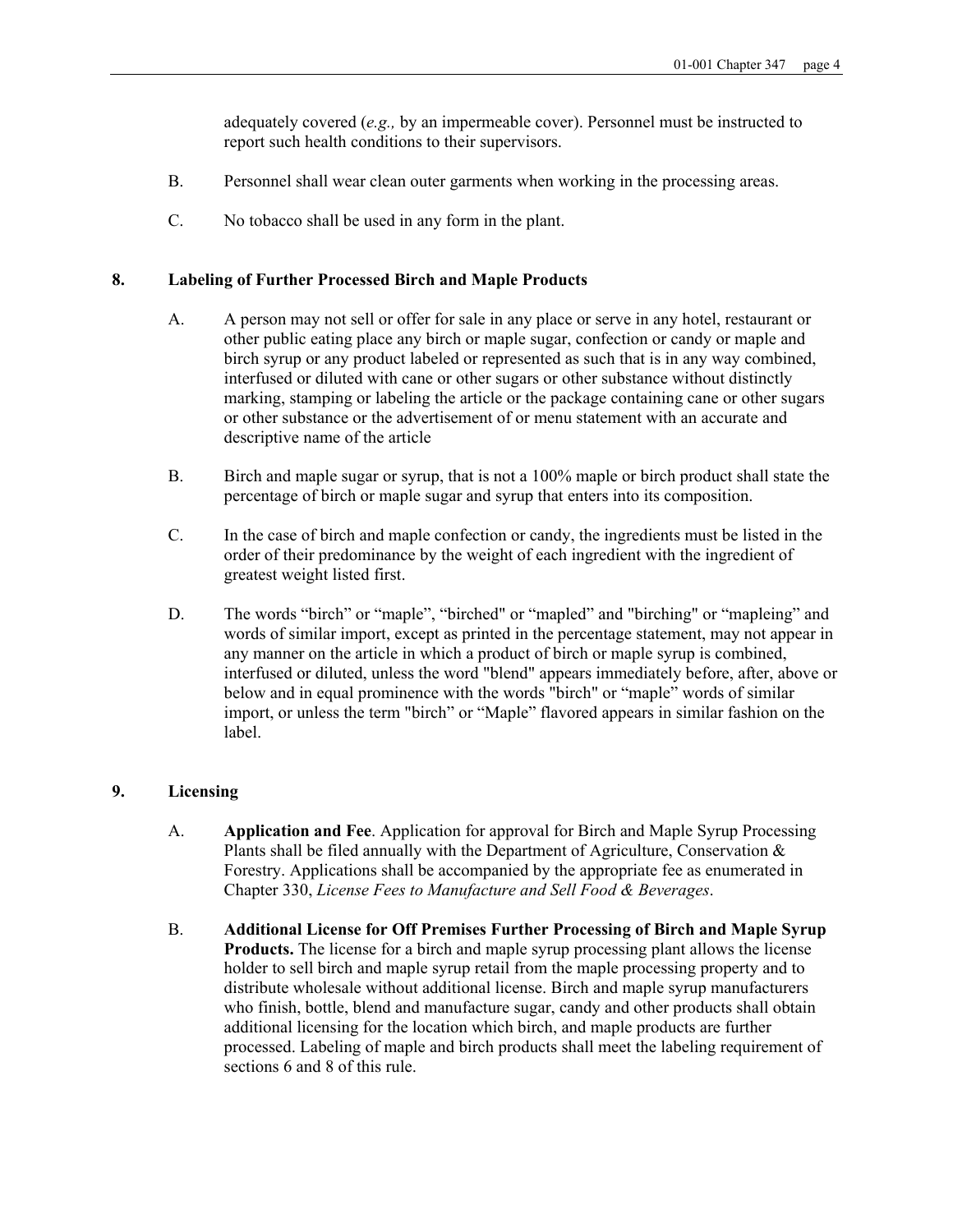- C. **Additional License for Off Premises Sales**. The license for a birch and maple syrup processing plant allows the license holder to sell maple syrup retail from the maple processing property and to distribute wholesale without additional license. Retailing products beyond the processing property requires the seller to obtain a mobile vendor license from the Department to sell packaged products, except for packaged products offered for retail sale in a permanent structure at an agricultural fair that holds a valid license as described in (C.) below.
- D. **Maple Product Sales at Agricultural Fairs**. Permanent structures erected on fair grounds shall be licensed by the Department of Agriculture, Conservation & Forestry for the retail sale of maple syrup and products. All portable vending carts, trailers or vehicles engaged in birch or maple product food service sales shall be licensed by the Department of Health & Human Services, Health Inspection Program.
- E. **Inspection and Issuance**. Before a license is issued or renewed the Department shall inspect the premises of the applicant.

The Commissioner shall, within 30 days following receipt of application, issue a license to operate any Birch or Maple Syrup Processing Plant which is found to comply with 22 M.R.S.A., Chapter 551, Subchapter I and the provisions of this chapter. When any such applicant, upon inspection by the Commissioner, is found not to meet such requirements, the Commissioner is authorized to issue either a temporary license for a specified period not to exceed 90 days, during which time corrections specified by the Commissioner shall be made by the applicant for compliance or a conditional license setting forth conditions which shall be met by the applicant to the satisfaction of the Commissioner.

#### STATUTORY AUTHORITY: 10 MRSA §2625, 22 MRSA §§ 2153, 2154, 2167, 2168 and 2169

EFFECTIVE DATE: January 25, 1983

EFFECTIVE DATE (ELECTRONIC CONVERSION): May 4, 1996

CONVERSION TO MS WORD: May 20, 2008

#### AMENDED:

September 21, 2008 – Section 8(A), filing 2008-434

#### CORRECTIONS:

February, 2014 – agency names, formatting

#### AMENDED:

June 22, 2014 – filing 2014-117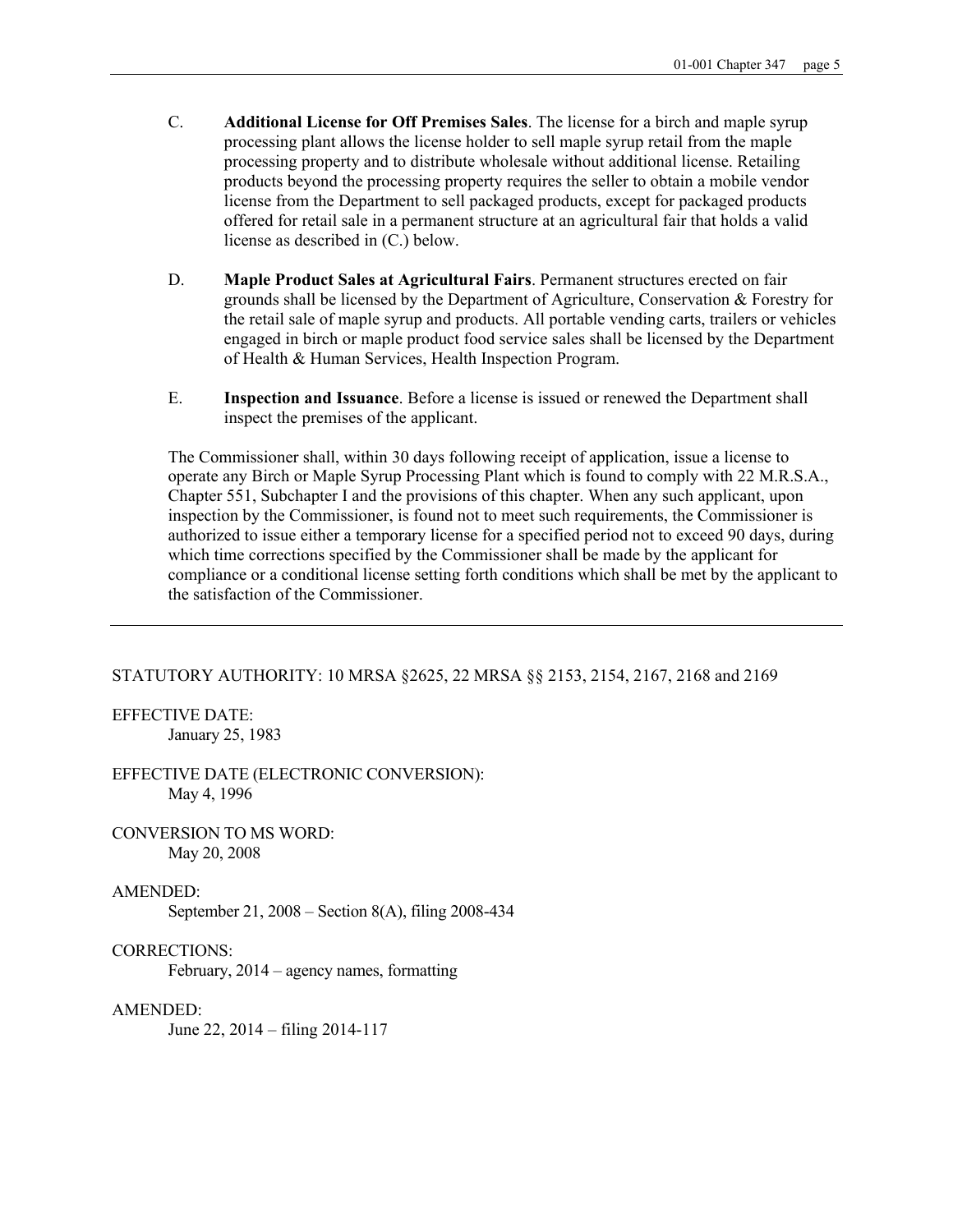#### **01-001 DEPARTMENT OF AGRICULTURE, CONSERVATION AND FORESTRY**

#### **DIVISION OF QUALITY ASSURANCE AND REGULATIONS**

**Chapter 330: LICENSE FEES TO MANUFACTURE AND SELL FOOD & BEVERAGES**

**SUMMARY**: The purpose of this chapter is to set forth the fee standards for licensing and applications to manufacture and sell food and beverages.

- **1. Definitions**. For the purposes of this chapter and unless the context otherwise indicates, the following terms shall have the following meanings.
	- A. **Apple Cider and Apple Juice** means a beverage consisting of natural juice extracted from apples. Apple cider and apple juice may contain chemical preservatives.
	- B. **Bakery** means any place, premises or establishment other than a home food manufacturing establishment regulated by the Department of Agriculture, Conservation and Forestry, where any bakery product is regularly prepared, processed or manufactured for sale other than for consumption on the premises where originally prepared, processed or manufactured.
	- C. **Beverage Plant** means any place, premise or establishment, or any part thereof, where beverages are assembled, processed, manufactured, bottled or converted into form for distribution or sale and such rooms or premises where beverage product manufacturing equipment and containers are washed, sanitized and stored.
	- D. **Commercial bakery** means any bakery predominantly engaged in the preparation, processing or manufacture of bakery products for further distribution. All other bakeries shall be deemed retail bakeries.
	- E. **Commissioner** means the Commissioner of Maine Department of Agriculture, Conservation and Forestry or the Commissioner's designee.
	- F. **Employee** means the license holder, person in charge, person having supervisory or management duties, person on the payroll, family member, volunteer, person performing work under contractual agreement, or other person working in an establishment or processing plant.
	- G. **Food processing and manufacturing** means an establishment in which food is processed or otherwise prepared and packaged for human consumption.
	- H. **Food Salvage Processing Establishment** means an establishment that engages in reconditioning or by other means salvaging distressed foods and distributing such food either for charitable purposes or retailing on a non-profit basis.
	- I. **Food Storage Warehouse** means any building, establishment or place where food is stored as a commercial venture or business, or is stored in connection with or as a part of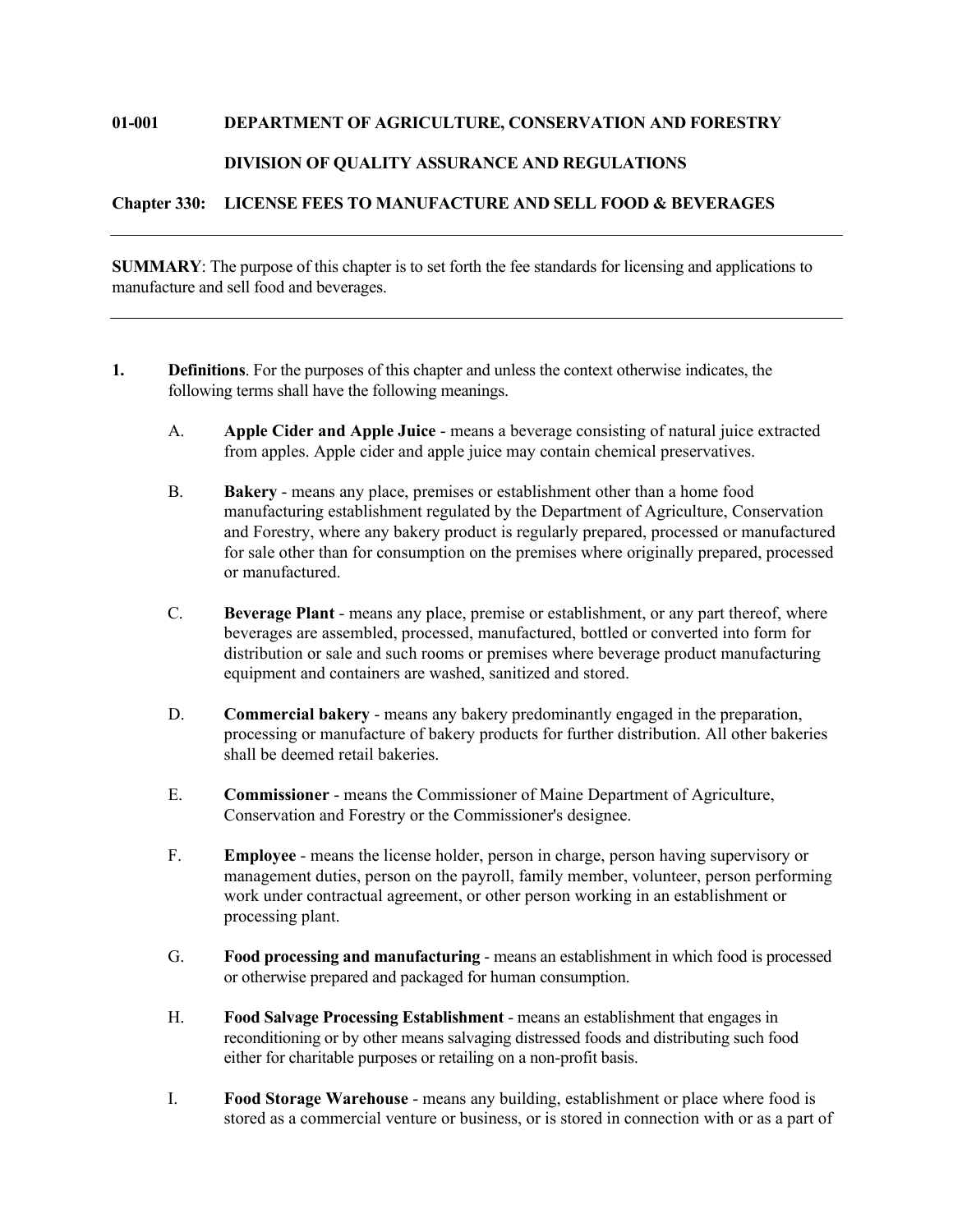a business. Notwithstanding the foregoing, "food storage warehouse" does not include a storage facility for one kind of native produce such as an apple warehouse, potato warehouse, or carrot warehouse; a warehouse which is part of a "beverage plant" as defined in 32 MRSA §1751; a person's home or dwelling; or an eating establishment as defined in 22 MRSA §2491.7.

- J. **Home Food Manufacturing** means an establishment in the home in which food is processed or otherwise prepared and packaged for human consumption and offered for sale directly to the consumer or through other distribution methods.
- K. **License** means the document issued by the Department that authorizes a person to operate an establishment or a processing plant.
- L. **Mobile Vendor** means a mobile vehicle capable of moving or being moved from its site from which food is being sold or offered for sale in a form requiring further preparation or cooking before being suitable to eat or not packaged or served to the customer in a manner intended for immediate consumption. This does not include a mobile eating place which serves food for immediate consumption or a mobile vendor which sells primarily fresh produce, not including dairy and meat products.
- M. **Poultry Grower/Producer Exempt** means a grower/producer of less than 1000 birds that meets the licensing requirements of CMR Chapter 348.
- **2. Application and renewal**. A license may be issued for a one-year, 2-year or 3-year period. Licenses for a period in excess of one year may only be issued with the agreement of or at the request of the applicant. The fee for a 2-year license is 2 times the annual fee. The fee for a 3-year license is 3 times the annual fee. Each application for, or renewal of, a license to operate a food establishment must be accompanied by a fee, determined by the commissioner in accordance with subsection 6, as follows:

#### A. **Retail Food Establishment**

|    | 1. |                               |  |  |
|----|----|-------------------------------|--|--|
|    | 2. |                               |  |  |
|    | 3. |                               |  |  |
| В. |    | <b>Food Storage Warehouse</b> |  |  |
|    | 1. |                               |  |  |
|    | 2. |                               |  |  |
|    | 3. |                               |  |  |
| C. |    |                               |  |  |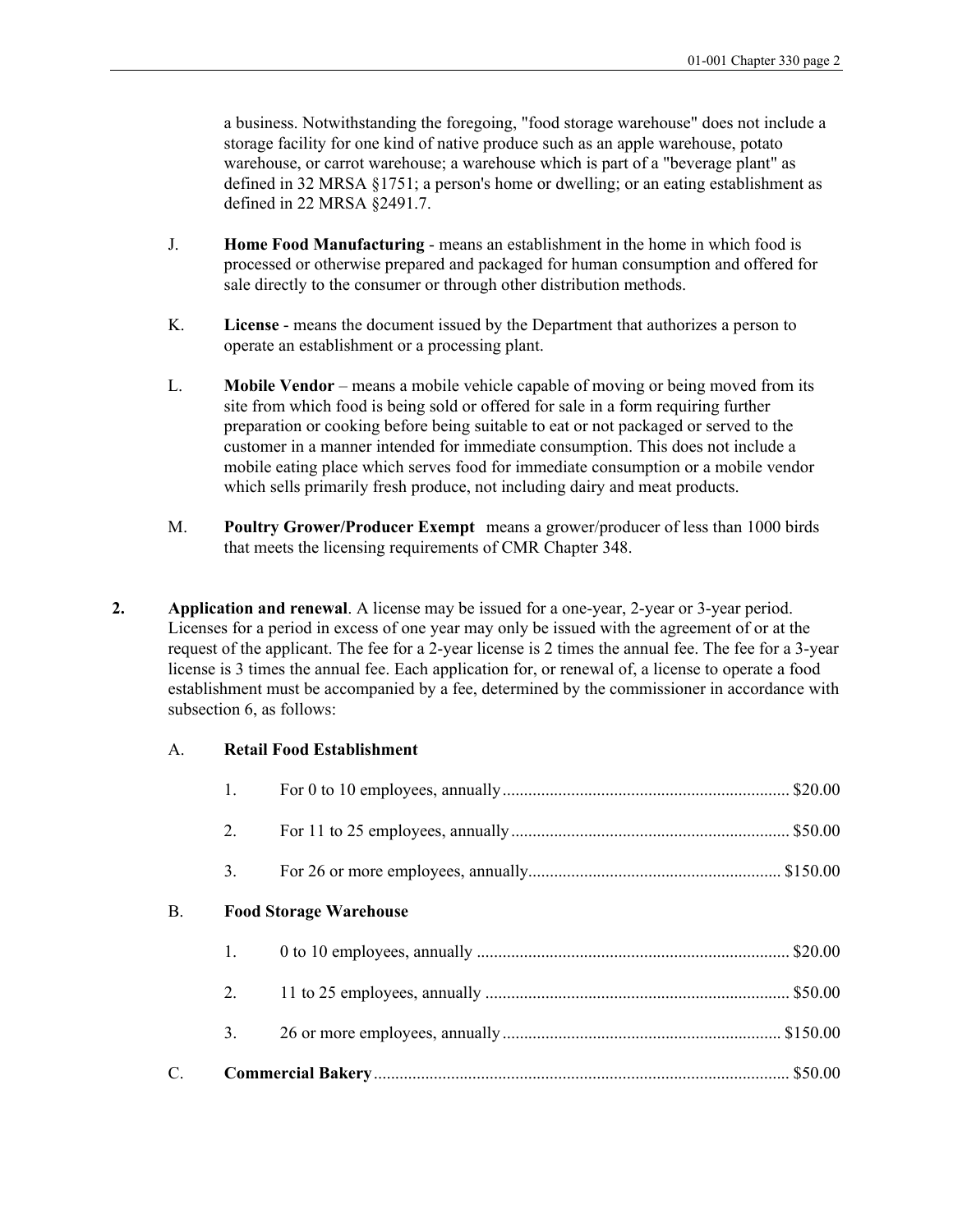| <b>Bakeries</b>                         |  |  |
|-----------------------------------------|--|--|
| 1.                                      |  |  |
| 2.                                      |  |  |
| 3.                                      |  |  |
| <b>Mobile Vendor</b>                    |  |  |
| 1.                                      |  |  |
| 2.                                      |  |  |
| 3.                                      |  |  |
|                                         |  |  |
|                                         |  |  |
|                                         |  |  |
| <b>Food Salvage</b>                     |  |  |
| 1.                                      |  |  |
| 2.                                      |  |  |
| <b>Cider and Apple Juice</b>            |  |  |
| 1.                                      |  |  |
| 2.                                      |  |  |
| 3.                                      |  |  |
| Κ.<br><b>Beverage Plant License</b>     |  |  |
| 1.                                      |  |  |
| 2.                                      |  |  |
| <b>Birch and Maple Syrup Processing</b> |  |  |
| 1.                                      |  |  |
| 2.                                      |  |  |
|                                         |  |  |